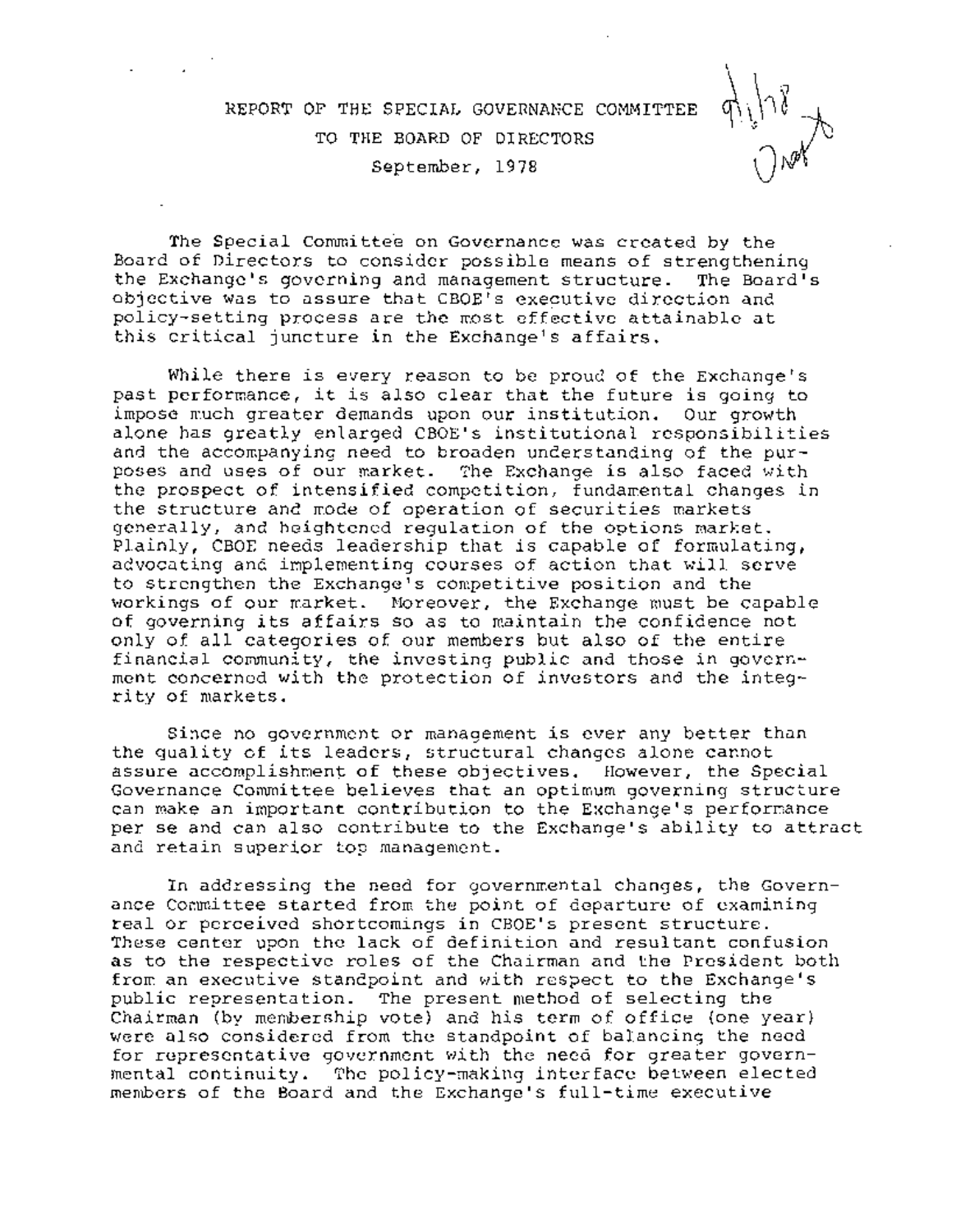officers was considered in the same context as well as from the standpoint of satisfying all concerned of the Exchange's continuing commitment to serving the investing public.

On the basis of its evaluation, the Governance Committee has. agreed upon a number of changes which it believes will serve both to strengthen the Exchange internally and to augment public confidence in our market. These changes relate to the responsibilities and method of selection of the Exchange's principal officers as well as to the composition of the Board of Directors. The Committee's recommendations can best be summarized by describing its provisions for: (i) the office of Chairman; (2) the new member position of Chairman of the Executive Committee; (3) the office of President; and (4) the composition of the Board.

## (i) The Chairman

The Governance Committee recommends that the Chairman should become the Exchange's full-time chief executive officer and principal public spokesman. Rather than having this position filled by a member elected annually by membership vote, the Committee believes the Chairman should be selected by the Board for a considerably longer term of office whose exact duration, as well as his compensation, should be established by the Board.

Under the Committee's proposed new structure, the Chairman would in large measure combine the present responsibilities of the Chairman with the chief executive responsibilities now vested in the President. (As an exception, the Chairman's present prerogatives as to appointments to Exchange committees would be shifted to the Chairman of the Executive Committee, as discussed below.) Such a strengthening of the Chairman's role would clearly establish that leadership of the CBOE has been vested, with some permanence, in a chief executive officer whom the rest of the world as well as the membership can hold accountable for the Exchange's performance.

#### (2) chairman of the ExecutiVe Committee

While strong in its belief that the Exchange needs a fulltime chief executive as chairman, the Governance Committee is equally convinced that a principal member officer will continue to be needed. Neither policy formulation nor its execution can be accomplished effectively over time unless the membership retains a sense of involvement and representation in the process. The leadership of a fellow member is vital to maintaining a community of interest between the Exchange's government and its governed, and his role must carry with it enough authority to command the attention of both.

The Governance Committee devoted considerable time to determining the title, responsibilities, mode of selection and eligibility criteria of the individual who would fill this key position. Its recommendations on each of these accounts are set forth below.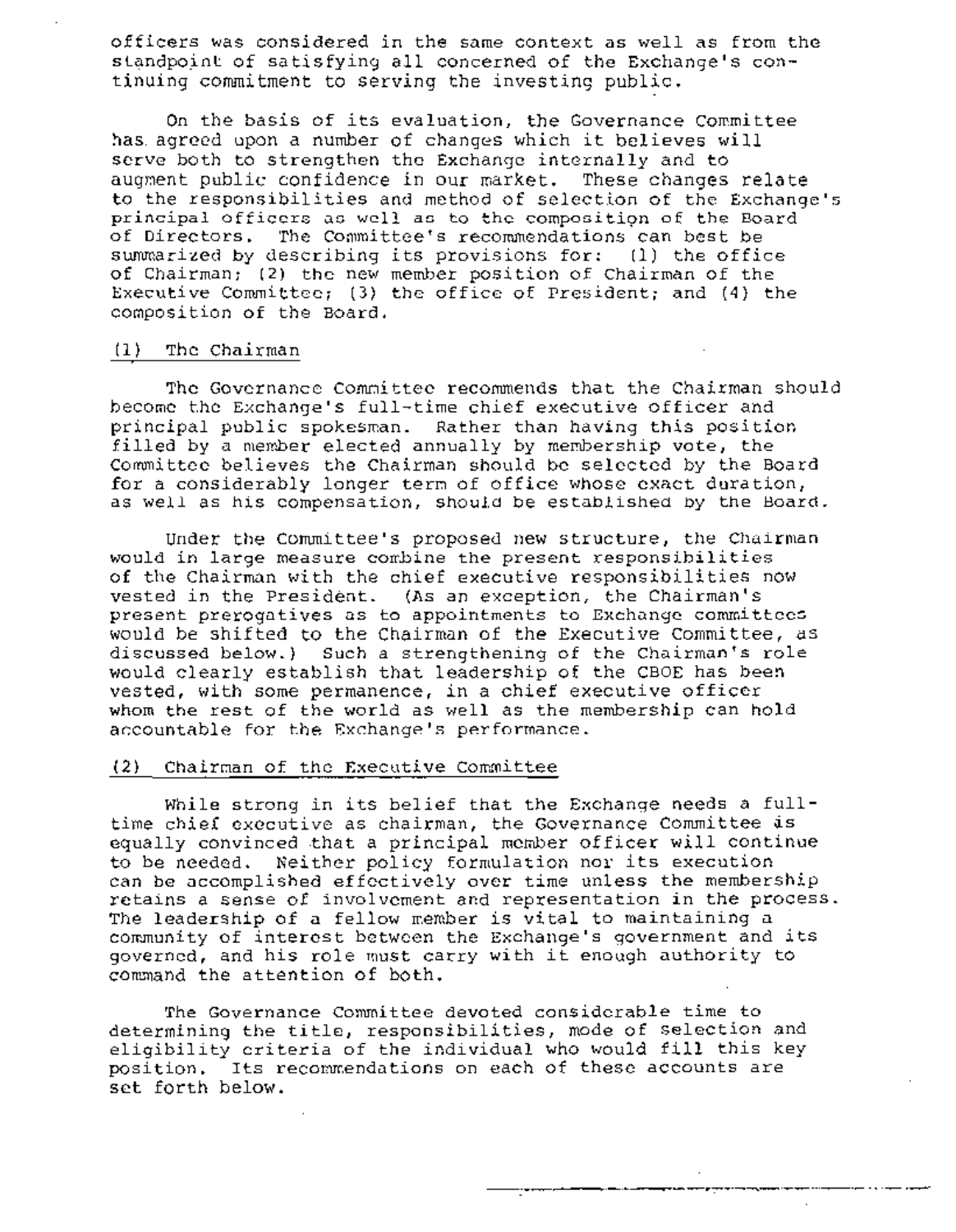Title: The Committee believes the title Chairman of the Executive Committee is better suited to the position than the alternative of Vice Chairman. In so concluding, the Committee has concurrently recommended the elimination of the current position of Vice Chairman so that the Chairman of the Executive Committee would be clearly identified as the Exchange's principal elected member officer.

Responsibilities: Presiding at Executive Committee meetings would be only one of many responsibilities of the member filling this position. As stated above, he would also assume the existing prerogatives of the Chairman for making appointments, with the approval of the Board, to all Exchange committees, and he would be specifically charged with coordinating the activities of the various committees. In addition, the Chairman of the Executive Committee would act as Chairman in the event of the absence or a vacancy in the chairmanship.

Mode of Selection: Rather thanbeing directly elected by the full membership, the Governance Committee believes the Chairman of the Executive Committee should be selected by the Board from among the Exchange's elected member directors. The Committee recommends this approach for several reasons:

(1) Selection by the Board will tend to foster a complementary working relationship between the Chairman and the Chairman of the Executive Committee. Such compatibility is critical for the proposed new governing structure to function effectively over time.

(2) Selection by the Board will help to avoid divisive contests for the principal member's office in which inflamed rhetoric and adverse publicity could prove damaging to the Exchange. There could, of course, continue to be contests for any or all of the member director seats on the Board, but these tend to attract less publicity and are not as suggestive of governmental instability.

(3) Selection by the Board will tend to assure that the member assuming this position will have had previous experience on the Board, which the Committee believes will enhance his effectiveness.

Eligibility: The Committee believes it Vital that the principal member officer maintain the confidence of the Exchange's seat holders that he is representative of their interests; it therefore recommends that he be selected from among those elected directors who own or control their own memberships.

## (3) The President

The Governance Committee recommends that the President should act as the Exchange's chief operating officer. While his responsibilities would be primarily administrative, the Committee believes that the President should continue to serve as a member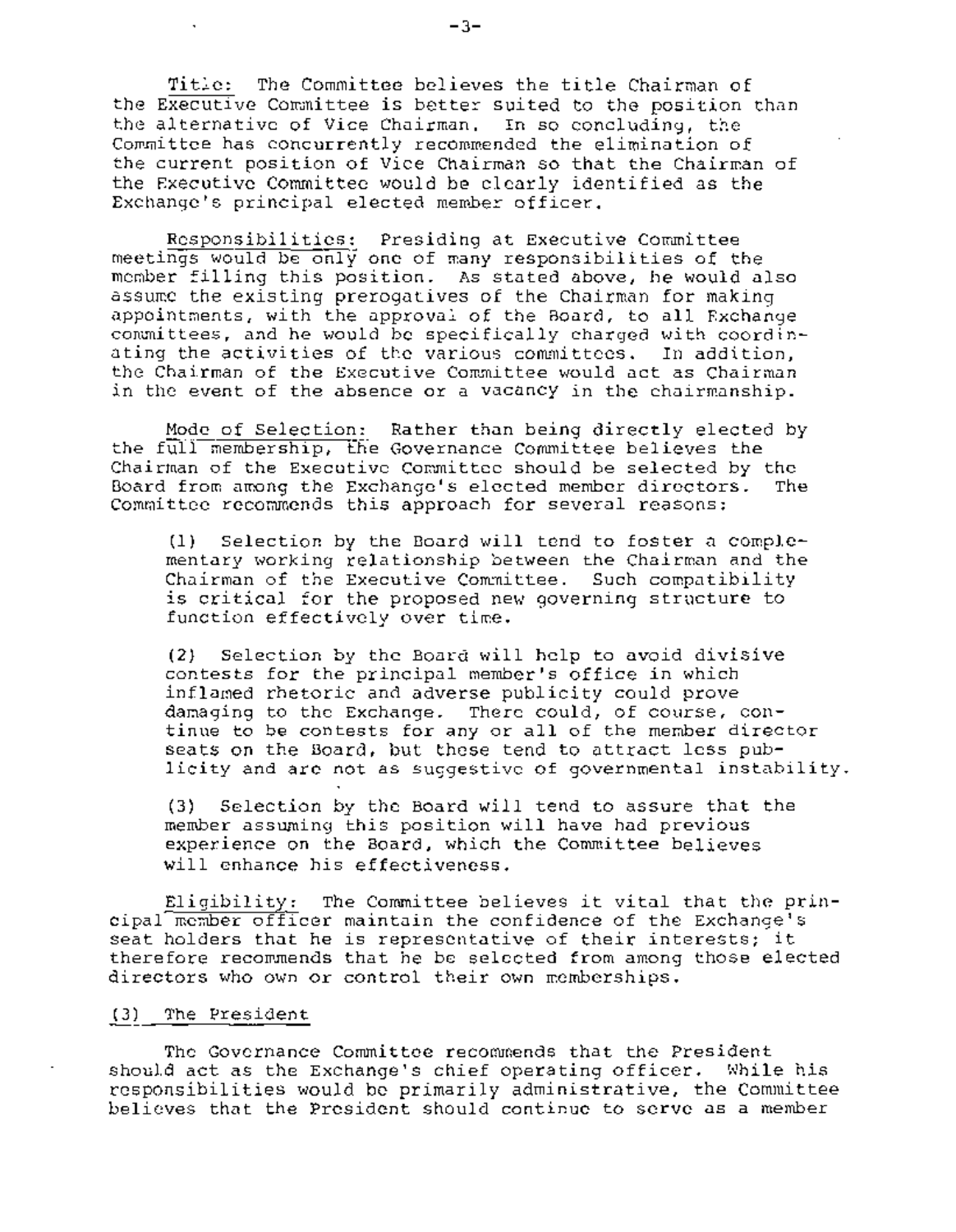of the Board and the Executive Committee and thus have a voice in the formulation of policies which he would be responsible for implementing.

# (4) Composition of the Board

The CBOE's 21-man Board is presently comprised of an elected member Chairman and Vice Chairman, the President, 15 elected member directors and three appointed public directors. The Governance Committee's recommendations with respect to the Exchange's principal officers will have the effect of reducing the size of the Board to 20 in that the position of Vice Chairman will be eliminated and the new position of Chairman of the Executive Committee will be filled from among the 15 elected member directors.

In addressing the question of how to reconstitute the Board with an odd number of directors, the Governance Committee has come to the belief that a thoroughgoing review is needed of the overall size and composition of the Board. This review would encompass such questions as whether the Board is the proper size for optimum effectiveness, whether the different categories of member representation are defined as well as they might be and whether the proportions of member and public representation on the Board are optimal. Both in terms of time and scope, such a review is not consistent with the Board's mandate to the Committee to submit recommendations regarding the chairmanship and related changes to the September meeting of the Board so that any Constitutional amendments involved can be acted upon in ~ time to be effective with respect to this fall's nominating and election process. Therefore, the Committee has made only one limited recommendation regarding Board composition at this time while requesting a further mandate from the Board to undertake the more thorough review that the Committee believes is needed. Any recommended changes resulting from this review would be submitted to the Board at a later date, and their implementation would plainly have to be deferred until a subsequent year.

The Committee's one further recommendation for adoption at this time is to accomplish the restoration of a 21-man Board by making provision for one additional public director. This change, bringing the total number of public directors to four, would be accomplished by having two such directors appointed each year for two year terms as compared with the present procedure whereby one public director is appointed each year for a three-year term. Consistent with the overall enlargement of the Chairman's role, responsibility for nominating public directors would be placed with the Chairman, subject to approval of the Board.

The Governance Committee believes that enlarged public representation can make a meaningful contribution to the Board's effectiveness along with evidencing the Exchange's commitment to serving the investing public. While the Exchange's three public directors have always served us well, the present